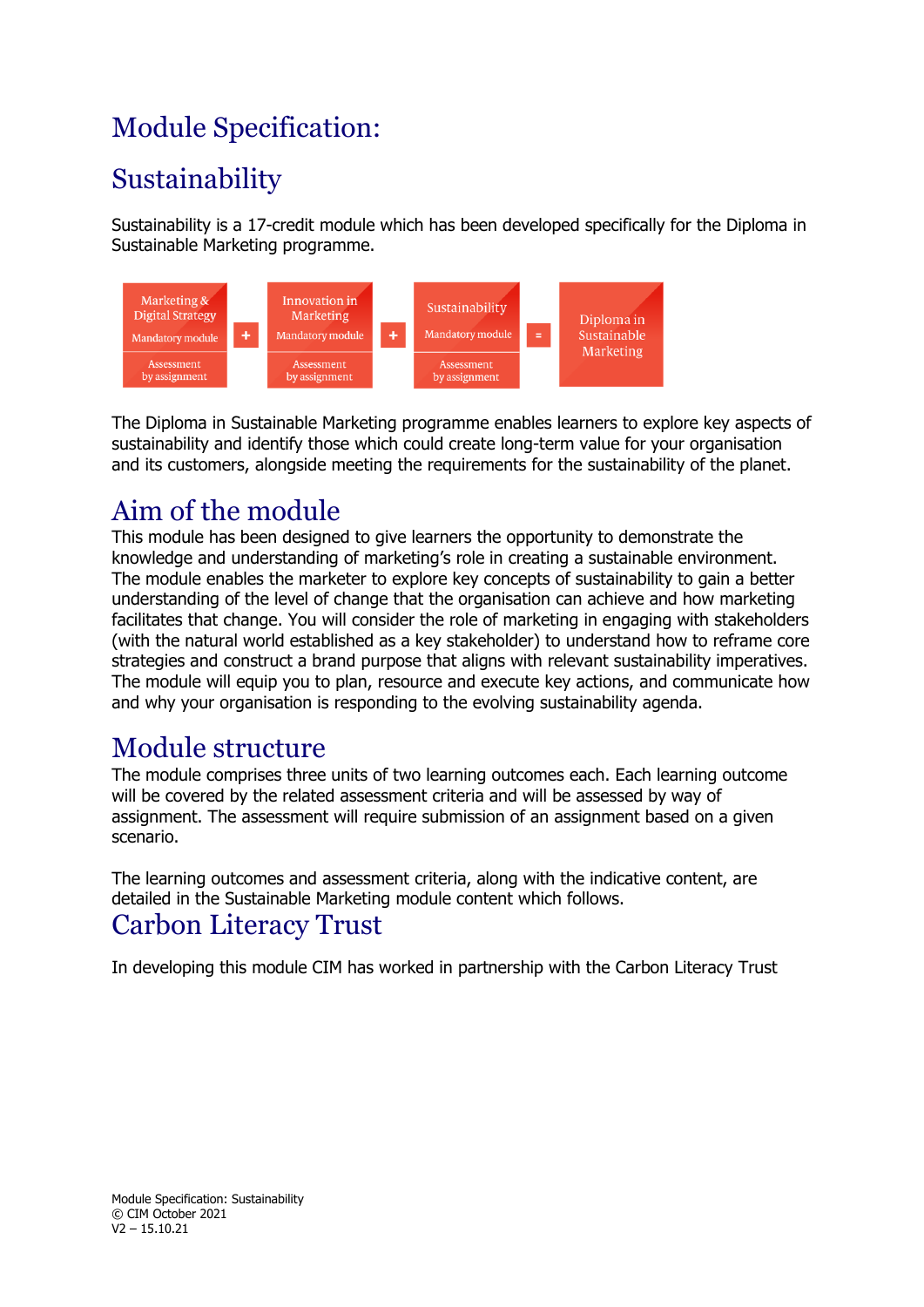### CIM Level 6 Diploma in Sustainable Marketing Qualification Specification

Please refer to the CIM Level 6 Diploma in Professional Marketing Qualification Specification for all other information relating to the CIM Level 6 Diploma in Sustainable Marketing including:

- CIM Professional Marketing Competencies
- The Level 6 qualification structure
- Who it's for
- Entry requirements
- The Modular Pathway
- Progression
- Credits and Total Qualification Time (TQT)
- Modes of study
- How it's assessed assessment methodology
- How the assessments are delivered and when
- How it's graded
- When are results issued?
- Module specifications
- What we mean by command words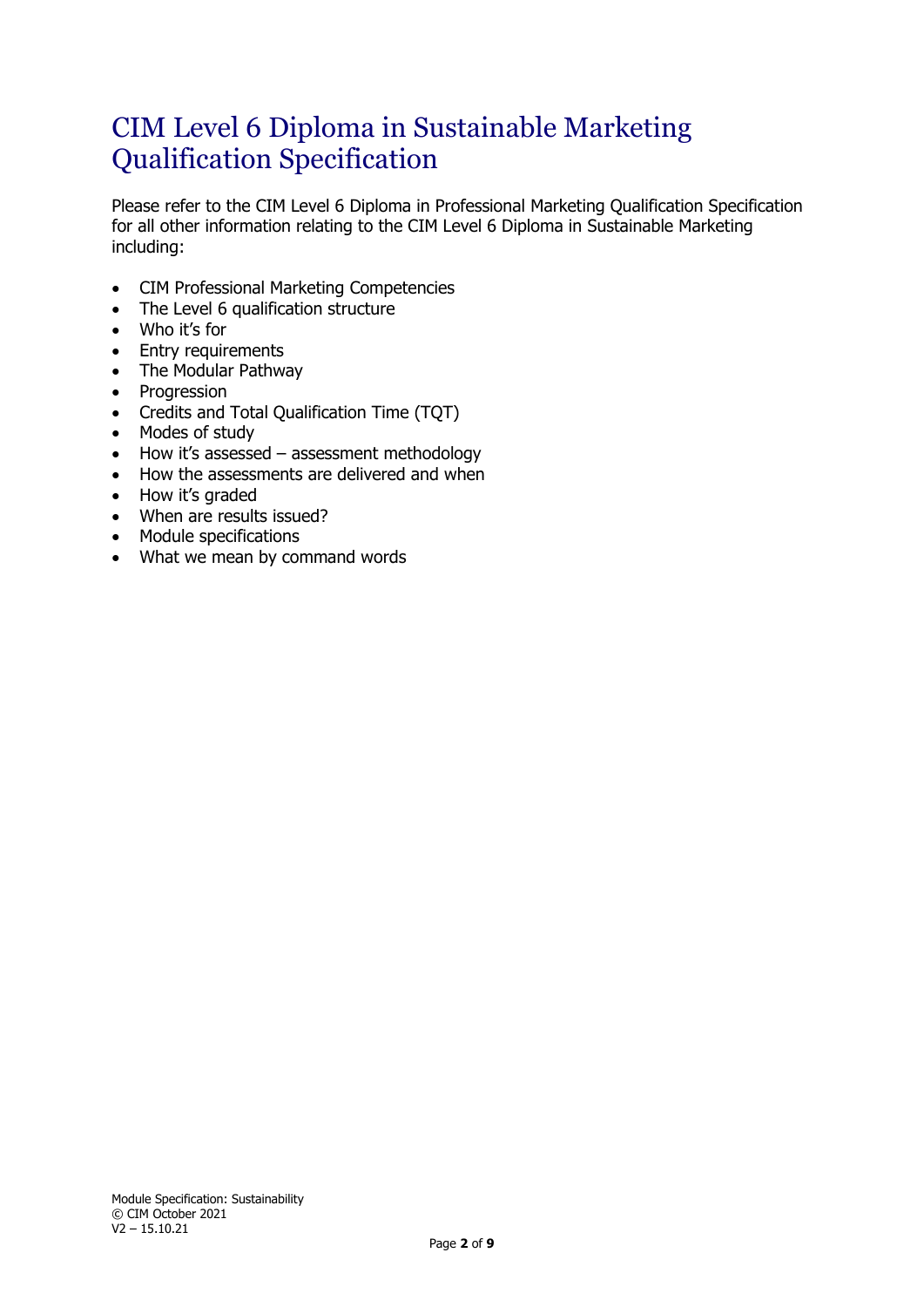### Module Content: Sustainability

Level 6 Credit value: 17 Total Qualification Time: 170 hours Guided Learning Hours: 150 hours

#### **Purpose statement**

This module is designed to enable you to explore concepts of sustainability and better understand how to embed these to create long-term value for your organisation. You will consider the role of marketing in engaging with stakeholders to understand how to reframe core strategies and construct a brand purpose that aligns with relevant sustainability imperatives. The module will equip you to plan, resource and execute against key actions, and communicate how and why your organisation is responding to the evolving sustainability agenda, delivering continuous improvement and results.



#### **Overarching learning outcomes**

By the end of this module learners should be able to:

#### **Sustainability**

- Understand the sustainability landscape and its wider concepts; what it means for business and society.
- Assess the organisation's greater purpose (including societal commitment), and the role of marketing in achieving sustainability now and in the future.

#### **Creating and co-creating value**

- Determine an appropriate customer focused approach to the sustainability challenge.
- Evaluate ways to collaborate and co-create with stakeholders to deliver change.

#### **Implementing sustainability**

- Determine the resource required to effect change and deliver long-term value and profitable solutions.
- Create a plan to implement change and measure results through effective metrics.

Module Specification: Sustainability © CIM October 2021 V2 – 15.10.21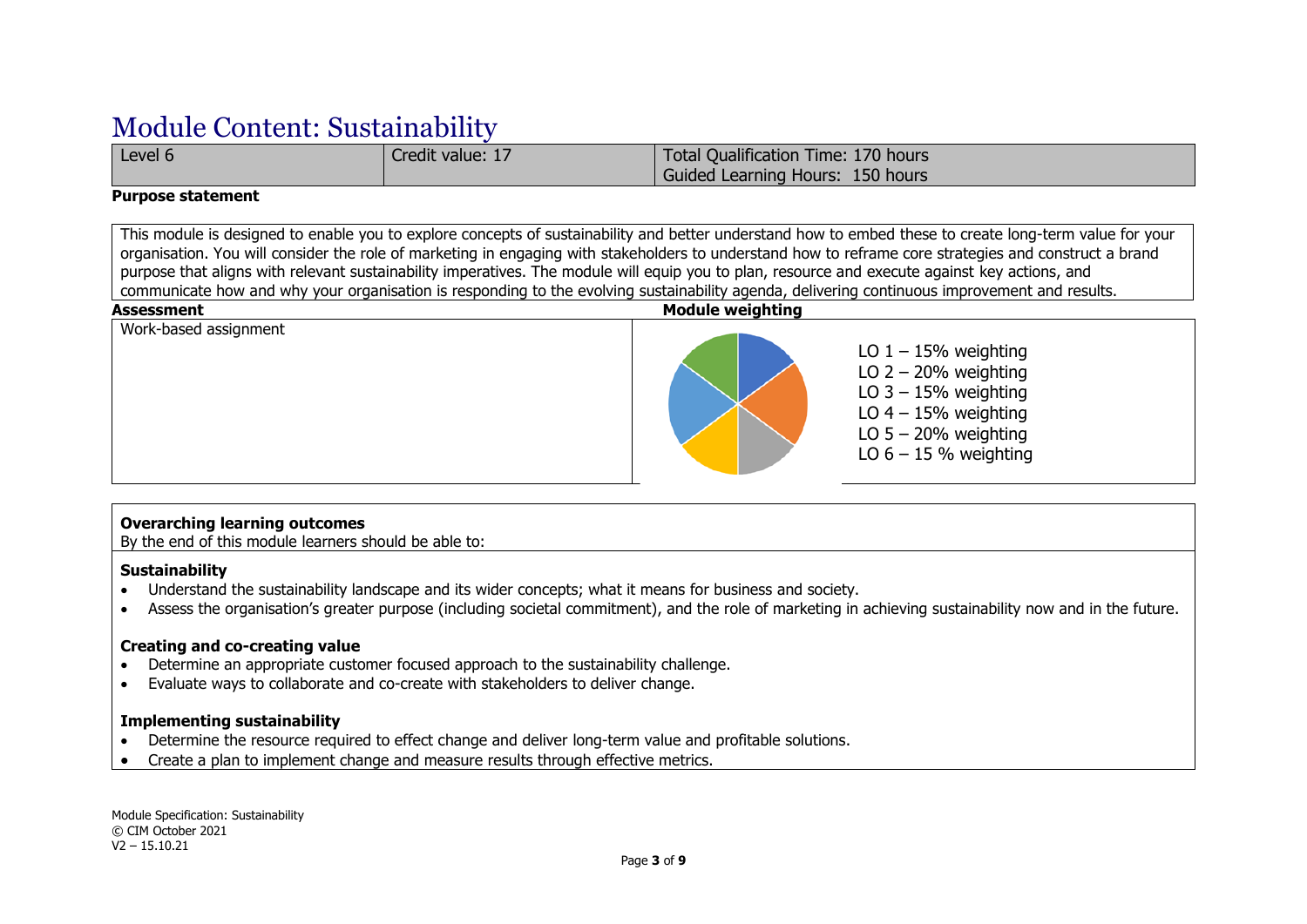## Unit 1: Sustainability

| <b>Learning outcomes</b>                                                                                                                                         | <b>Assessment criteria</b>                                                                      | <b>Indicative content</b>                                                                                                                                                                                                                                                                                                                                                         |
|------------------------------------------------------------------------------------------------------------------------------------------------------------------|-------------------------------------------------------------------------------------------------|-----------------------------------------------------------------------------------------------------------------------------------------------------------------------------------------------------------------------------------------------------------------------------------------------------------------------------------------------------------------------------------|
| The learner will:                                                                                                                                                | The learner can:                                                                                |                                                                                                                                                                                                                                                                                                                                                                                   |
| 1. Understand the sustainability landscape and its wider concepts;<br>what it means for business and society.                                                    | 1.1 Analyse the business impacts and<br>challenges relating to sustainability                   | Analysis of the environmental challenge<br>$\bullet$<br>at a macro- and micro- level<br>UN Sustainable Development Goals<br>Importance of having and driving<br>sustainability agenda<br>Business's role alongside<br>$\circ$<br>governments and societies as key<br>drivers for change UN SDGs,<br>Edelman Trust Barometer,<br>$\circ$<br><b>B-Corp Certification</b><br>$\circ$ |
|                                                                                                                                                                  | 1.2 Evaluate a range of sustainability<br>frameworks for their relevance to the<br>organisation | Sustainability audit<br>$\bullet$<br>3, 4 and 5 Pillars of sustainability<br>$\bullet$<br><b>ESG</b><br>$\bullet$<br><b>CSR</b><br>Carbon Literacy (K&L 1-4)<br><b>Green Claims Code</b><br>Daly's Triangle<br>Circular Economy<br><b>Systems Theory</b><br>$\bullet$                                                                                                             |
| 2. Assess the organisation's greater purpose (including societal<br>commitment), and the role of marketing in achieving sustainability now<br>and in the future. | 2.1 Assess the vision, values, and<br>greater purpose of the organisation                       | Triple Bottom Line<br>$\bullet$<br>Analysing the Internal environment<br>$\bullet$<br>Gathering data and sustainability<br>$\bullet$<br>insights from the internal environment<br>Strategic intent in relation to the<br>sustainability agenda<br>Organisational Purpose (reason they<br>exist)<br>Perceptual mapping                                                             |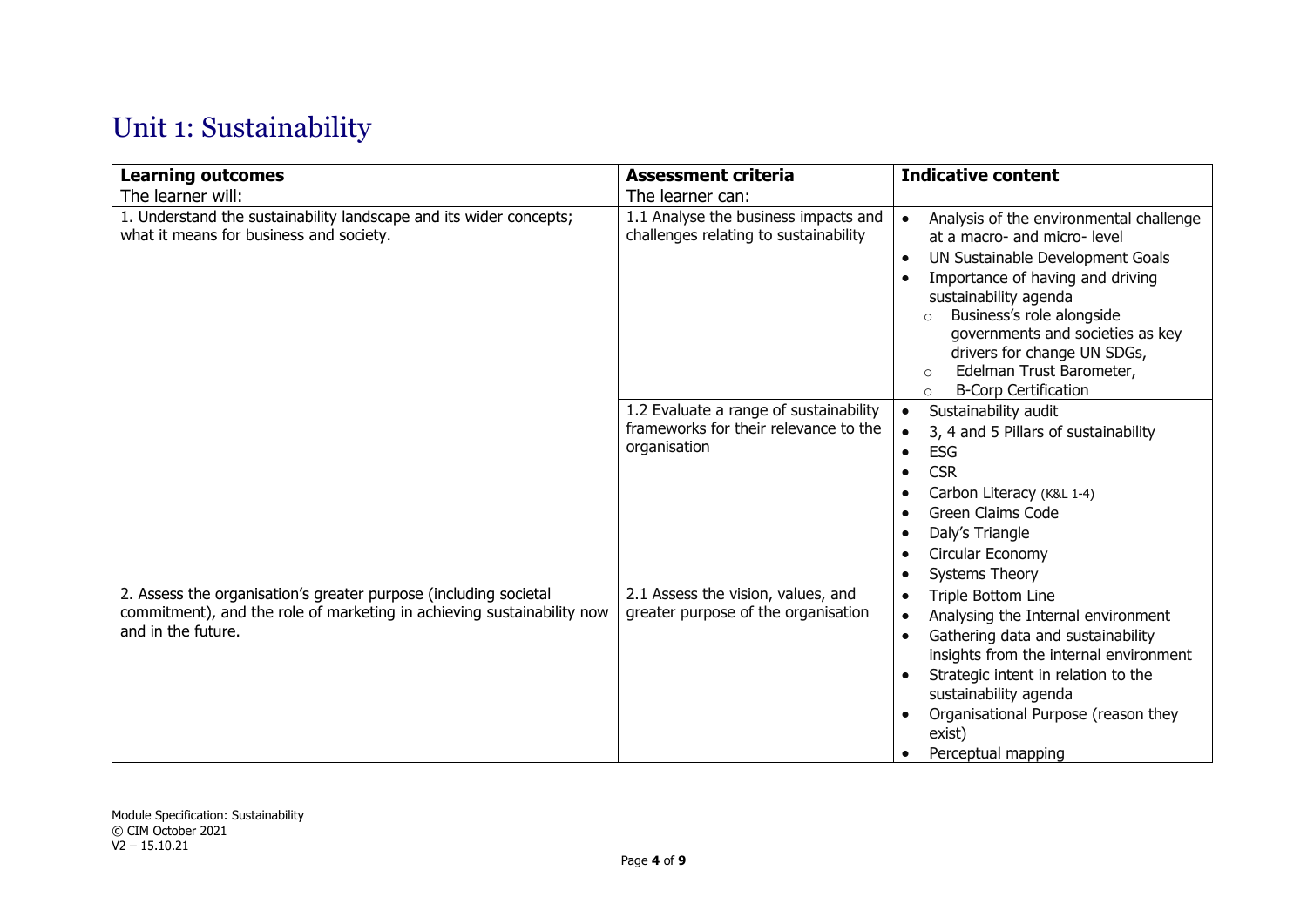| <b>Learning outcomes</b> | <b>Assessment criteria</b>                                                                                  | <b>Indicative content</b>                                                                                                                                                                                                                  |
|--------------------------|-------------------------------------------------------------------------------------------------------------|--------------------------------------------------------------------------------------------------------------------------------------------------------------------------------------------------------------------------------------------|
| The learner will:        | The learner can:                                                                                            |                                                                                                                                                                                                                                            |
|                          | 2.2 Analyse the key challenges faced<br>by an organisation in developing and<br>implementing sustainability | Identify barriers to achieve competitive<br>$\bullet$<br>advantage with a sustainability strategy<br>Porter's Five Forces through a<br>$\bullet$<br>sustainability lens<br>McKinsey's 7s's identification of barriers<br>to sustainability |
|                          | 2.3 Develop the case for embedding<br>sustainability through organisational<br>purpose and strategy         | Marketing's role in driving the<br>sustainability agenda Positioning of<br>sustainability beyond products and<br>services<br>Development of a broad compelling<br>argument<br>Triple Bottom Line<br>Cultural web                           |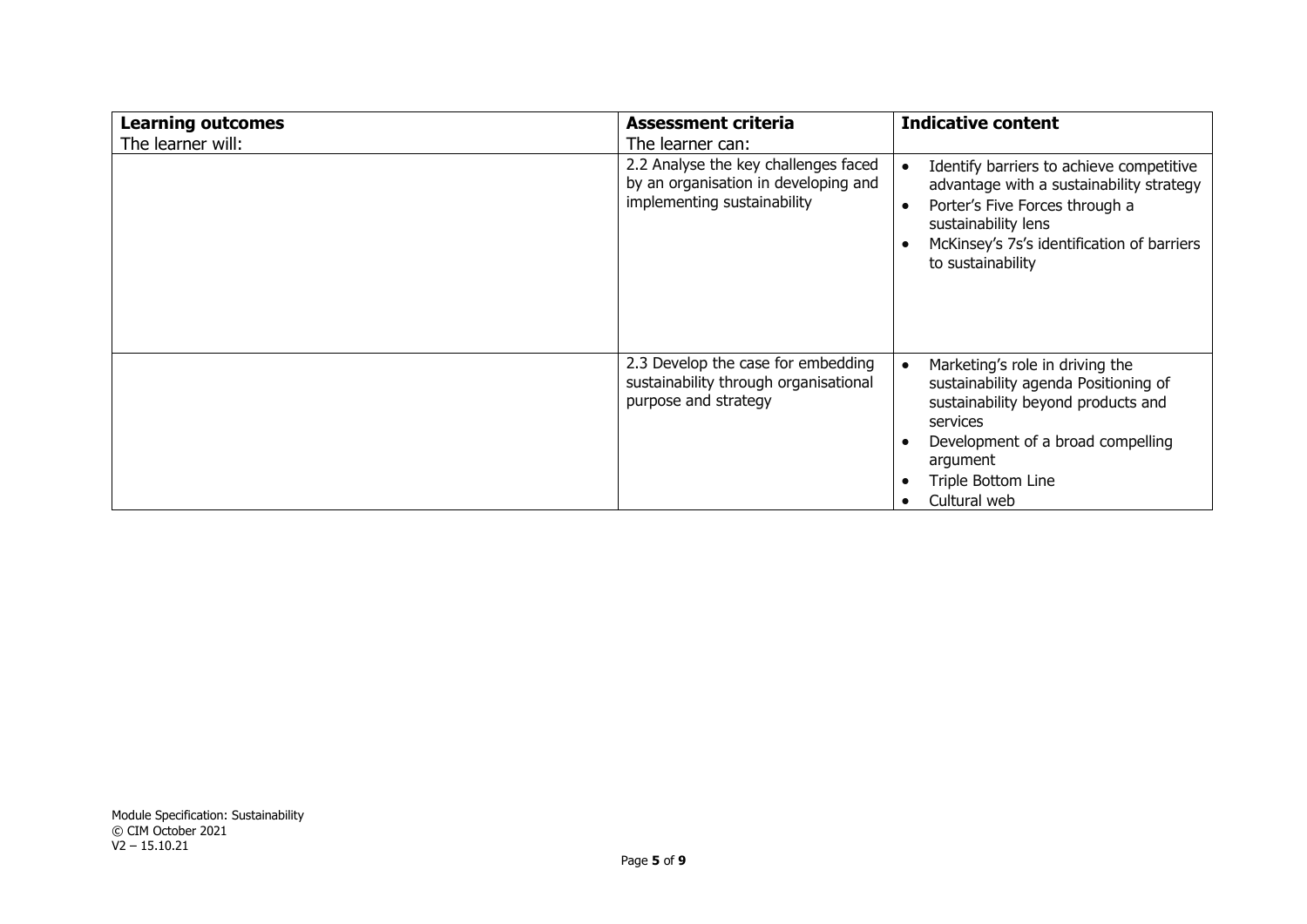# Unit 2: Creating and co-creating value

| <b>Learning outcomes</b>                                                                                       | <b>Assessment criteria</b><br>The learner can:                                                                                          | <b>Indicative content</b>                                                                                                                                                                                                                                                                                                                                                                                                                                                                                                                                                                                        |
|----------------------------------------------------------------------------------------------------------------|-----------------------------------------------------------------------------------------------------------------------------------------|------------------------------------------------------------------------------------------------------------------------------------------------------------------------------------------------------------------------------------------------------------------------------------------------------------------------------------------------------------------------------------------------------------------------------------------------------------------------------------------------------------------------------------------------------------------------------------------------------------------|
| The learner will:<br>3. Determine an appropriate customer focused approach to the<br>sustainability challenge. | 3.1 Analyse customer attitudes and behaviours<br>to identify an organisational approach in line<br>with sustainable goals.              | $\bullet$<br>Brand and reputation $-$<br>authentic voice<br>Target audience<br>$\bullet$<br>Market $-$ attitudes and<br>behaviours. Level of<br>understanding and acceptance<br>within target groups<br>(economically, generationally,<br>geographically, and societally)<br>Consumer understanding and<br>commitment to sustainability<br>Stern Value Belief Norm theory<br>Schwartz model of human<br>values<br>Azjens theory of planned<br>behaviour<br>Cause marketing<br>Social marketing<br>Product life cycle<br>Value framework<br>Sustainable Purchasing Model<br>Kraljic portfolio purchasing<br>model |
|                                                                                                                | 3.2 Determine the organisational actions and<br>activities to drive attitudinal and behavioural<br>change in relation to sustainability | Current customer behaviours<br>$\bullet$<br>Which behaviours need to<br>$\bullet$<br>change, and what to<br>Diffusion of innovation<br>$\bullet$<br>Perceptual mapping<br>Buyer decision process                                                                                                                                                                                                                                                                                                                                                                                                                 |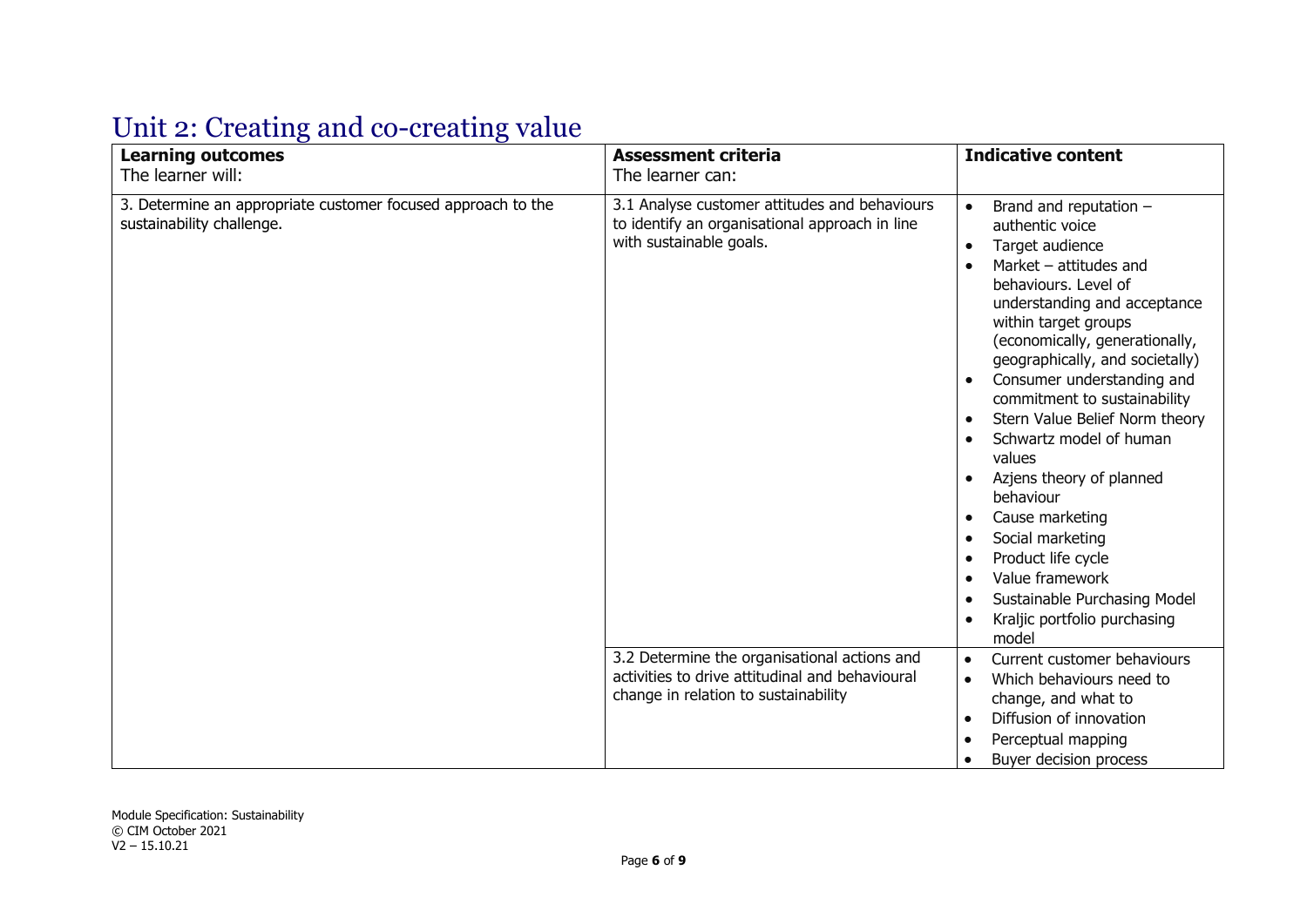|                                                                                       |                                                                                                                              | Wider cause and how to give<br>back to people and planet<br>Carbon Literacy (K&L 5-8)                                                                                                                                              |
|---------------------------------------------------------------------------------------|------------------------------------------------------------------------------------------------------------------------------|------------------------------------------------------------------------------------------------------------------------------------------------------------------------------------------------------------------------------------|
| 4. Evaluate ways to collaborate and co-create with stakeholders to<br>deliver change. | 4.1 Assess stakeholder and partnership<br>relationships for strategic fit and alignment with<br>sustainability goals.        | The Natural World as a<br>stakeholder<br>The Onion Map<br>Mendelow Power/Interest Matrix<br>Consumer/citizen matrix<br>Salient Stakeholder model<br>9 C stakeholder analysis<br>Strategic fit and alignment<br>Forcefield analysis |
|                                                                                       | 4.2 Create a stakeholder and partnership<br>sustainability strategy based on collaboration/<br>co-creation to deliver change | Partnerships - capability,<br>reputational, delivery<br>Opportunities/benefits<br>Collaboration<br>Engagement<br>Risk management                                                                                                   |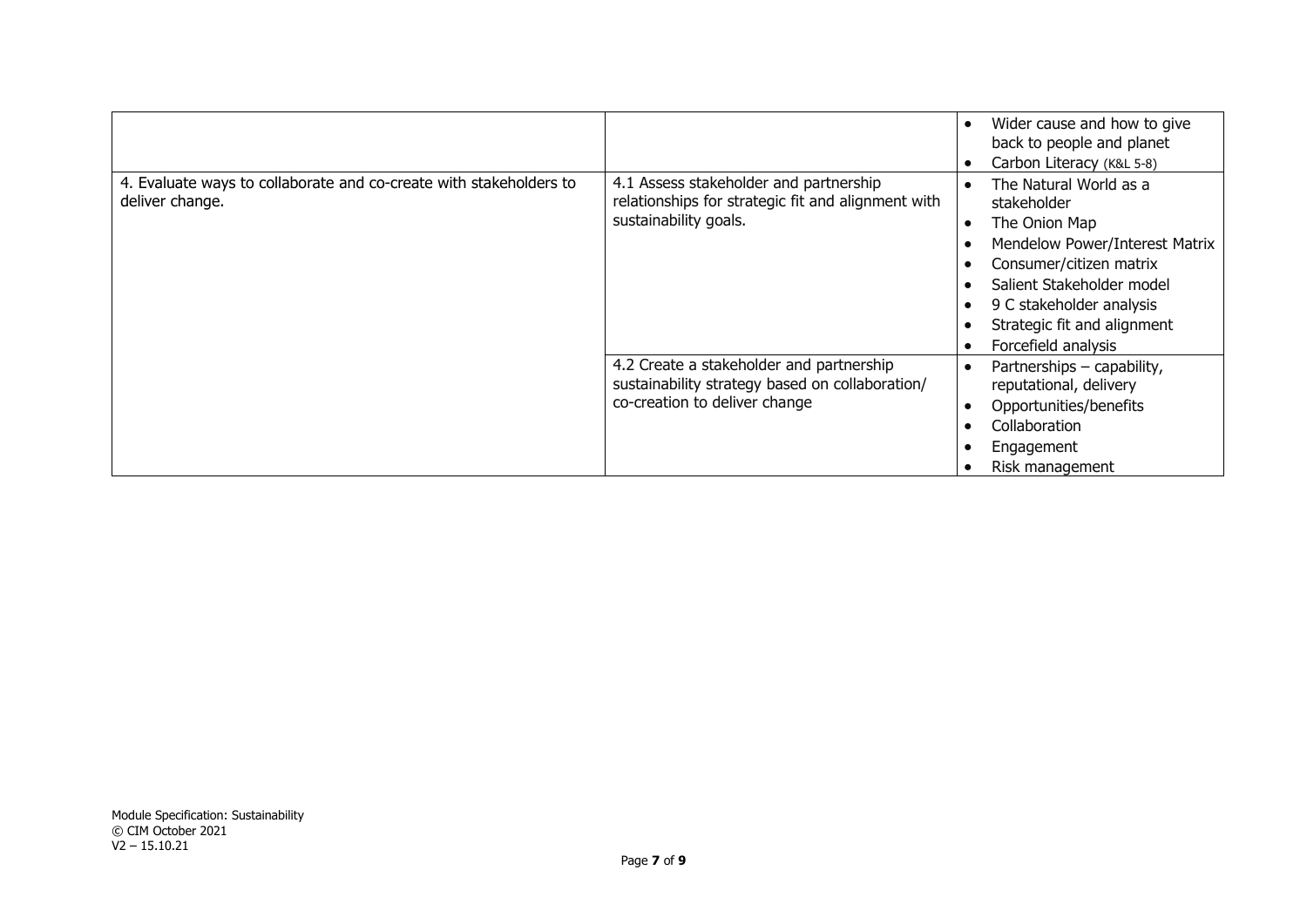# Unit 3: Implementing sustainability

| <b>Learning outcomes</b>                                                                                            | <b>Assessment criteria</b>                                                                                                                                         | <b>Indicative content</b>                                                                                                                                                                                                                  |
|---------------------------------------------------------------------------------------------------------------------|--------------------------------------------------------------------------------------------------------------------------------------------------------------------|--------------------------------------------------------------------------------------------------------------------------------------------------------------------------------------------------------------------------------------------|
| The learner will:                                                                                                   | The learner can:                                                                                                                                                   |                                                                                                                                                                                                                                            |
| 5. Determine the resource required to effect change and deliver<br>long-term value driven and profitable solutions. | 5.1 Assess the effectiveness of the current<br>resource mix to achieve sustainability goals                                                                        | Resource analysis/audit<br>$\bullet$<br>Systems<br>$\bullet$<br>Processes<br>$\bullet$<br>Communications - internal,<br>external, and reputational<br>(greenwash)<br>Product portfolio /development<br>$\bullet$<br>Channels to market     |
|                                                                                                                     | 5.2 Evaluate how the marketing strategy / plan<br>should change to support the organisational<br>sustainability goals                                              | Strategic marketing objectives<br><b>le</b><br>7 Ps<br>$\bullet$<br>Ansoff<br><b>SOSTAC</b><br>Risk assessment and<br>management<br><b>Communication Strategy</b>                                                                          |
| 6. Create an action plan to implement change and measure results<br>through effective metrics.                      | 6.1 Develop short term action plans to effect<br>change                                                                                                            | Leadership<br>$\bullet$<br>Milestones/Dependencies<br>$\bullet$<br>Accountability/Responsibility<br>$\bullet$<br>Communication<br>Time frame<br>Agile/Critical thinking<br>$\bullet$                                                       |
|                                                                                                                     | 6.2 Determine appropriate metrics to monitor<br>sustainability performance with the intention of<br>driving the organisation to deliver on its<br>greater purpose. | <b>Evaluation framework</b><br>$\bullet$<br><b>Dashboards</b><br>Packaging lifecycles<br>$\bullet$<br>4 Es<br>$\bullet$<br>The Sustainability Lens<br>$\bullet$<br><b>ROMI</b><br>$\bullet$<br>The Value Framework<br><b>KPI</b> Waterfall |